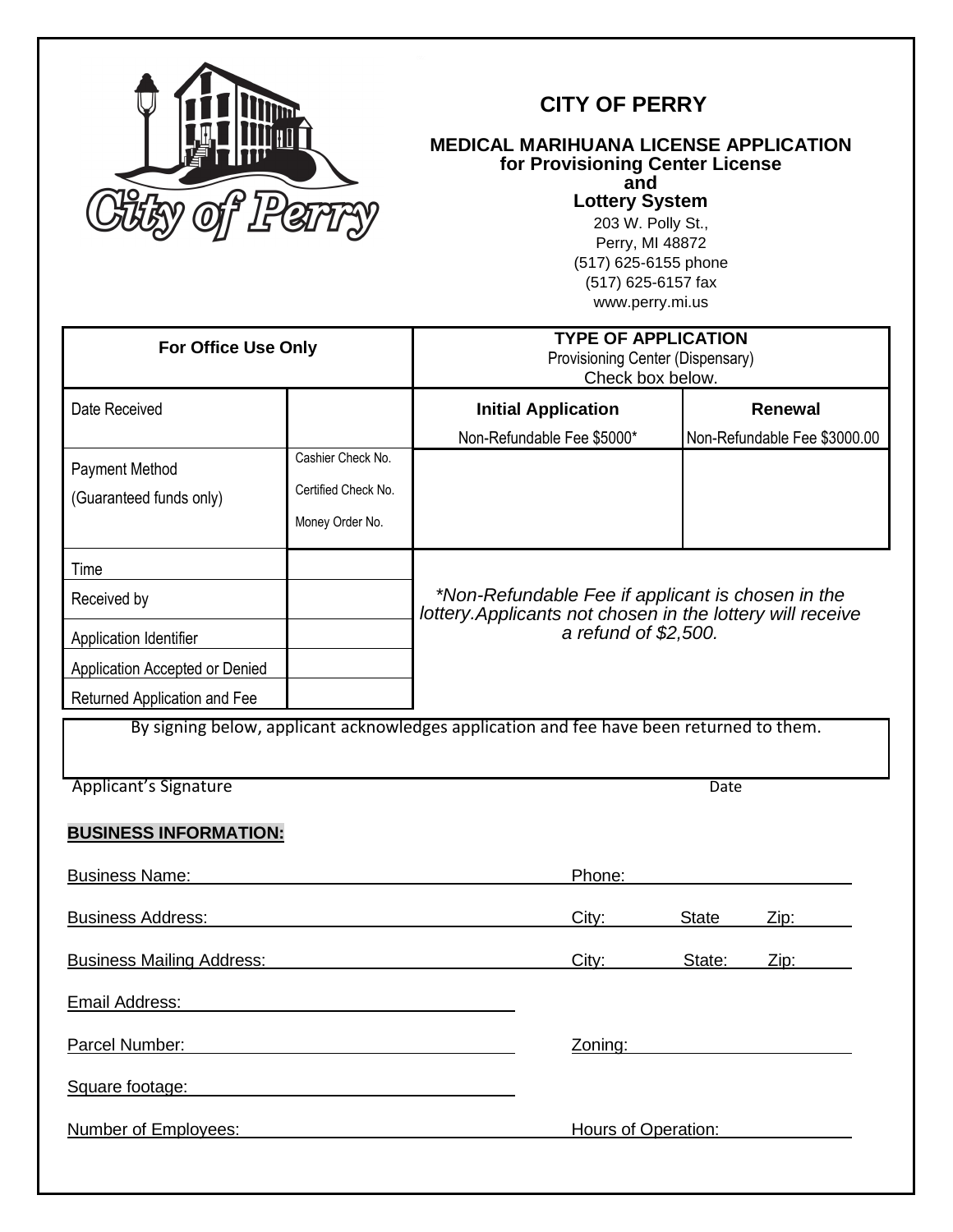**APPLICANT INFORMATION:** Highest level official or employee of business/cooperative such as Board President, Chief Executive Officer, Executive Director or comparable position.

| <b>Applicant Name:</b>            | Phone: |        |      |
|-----------------------------------|--------|--------|------|
| <b>Applicant Address:</b>         | City:  | State: | Zip: |
| <b>Applicant Mailing Address:</b> | City:  | State: | Zip: |

Email Address:

Date of Birth:

o **Attachment A -** Provide state or federally issued photo identification.

o **Attachment B –** Provide State of Michigan Prequalification Status Letter.

**OPERATOR INFORMATION:** If different than the applicant, list the individual(s) responsible for dayto-day operations.

| <b>Operator Name:</b>            | Phone: |        |             |
|----------------------------------|--------|--------|-------------|
| <b>Operator Address:</b>         | City:  | State: | <u>Zip:</u> |
| <b>Operator Mailing Address:</b> | City:  | State: | Zip:        |
| Email Address:                   |        |        |             |
| Date of Birth:                   |        |        |             |
| <b>Operator Name:</b>            | Phone: |        |             |
| Operator Address:                | City:  | State: | Zip:        |
| <b>Operator Mailing Address:</b> | City:  | State: | <u>Zip:</u> |
| Email Address:                   |        |        |             |

Date of Birth:

- o **Attachment C -** Provide state or federally issued photo identification
- o **Attachment D –** Provide State of Michigan Prequalification Status Letter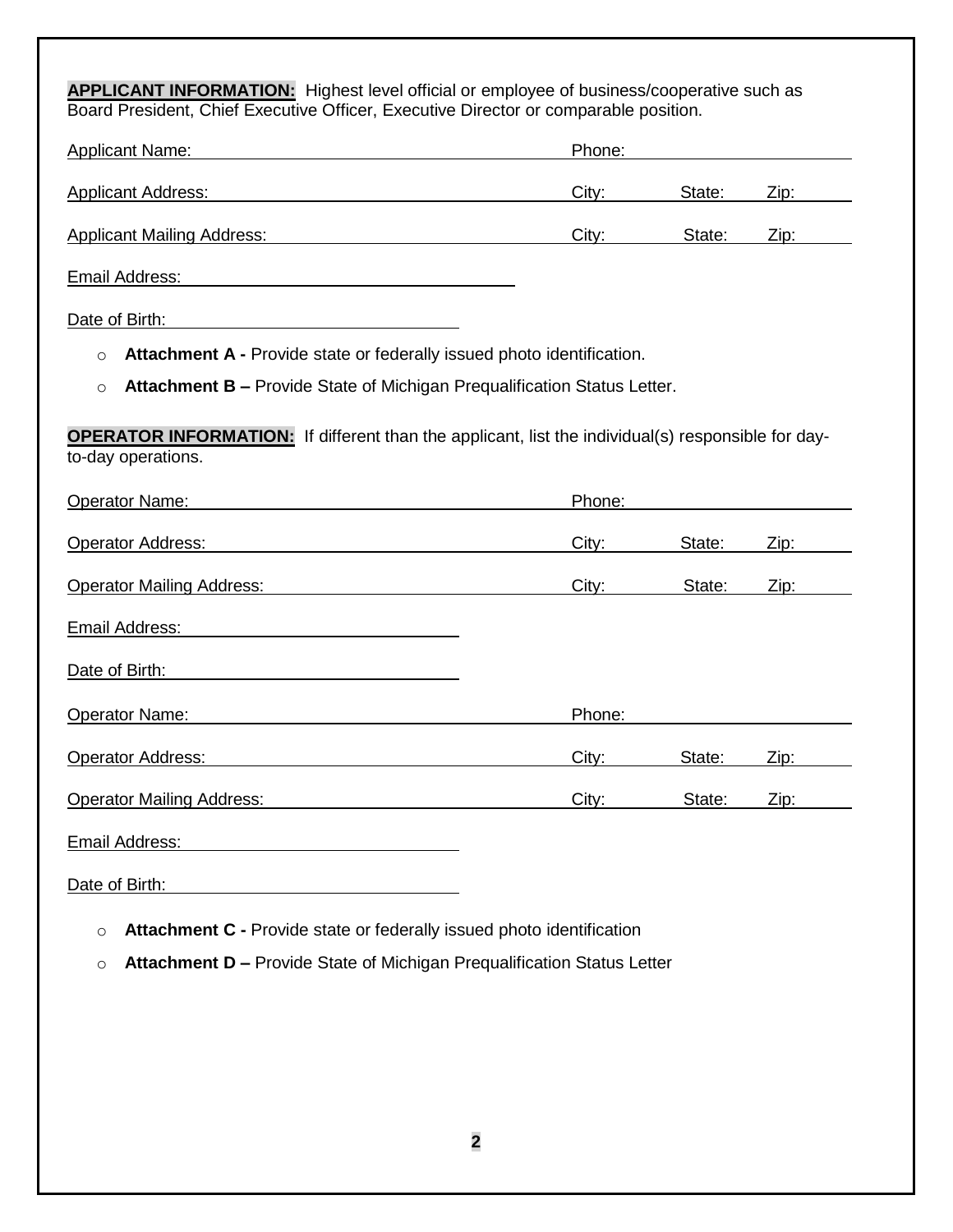| <b>LICENSEE INFORMATION:</b>                                                                                                                                                                                                                                                                                                                     |  |  |  |  |
|--------------------------------------------------------------------------------------------------------------------------------------------------------------------------------------------------------------------------------------------------------------------------------------------------------------------------------------------------|--|--|--|--|
| Has the applicant and/or operator been denied an application for a medical marihuana dispensary, growing<br>facility or other related business from any jurisdiction?                                                                                                                                                                            |  |  |  |  |
| <b>NO</b><br><b>YES</b>                                                                                                                                                                                                                                                                                                                          |  |  |  |  |
|                                                                                                                                                                                                                                                                                                                                                  |  |  |  |  |
| Has the applicant had a medical dispensary/grow facility license suspended or revoked by any jurisdiction?                                                                                                                                                                                                                                       |  |  |  |  |
| <b>YES</b><br><b>NO</b>                                                                                                                                                                                                                                                                                                                          |  |  |  |  |
|                                                                                                                                                                                                                                                                                                                                                  |  |  |  |  |
| If yes, what was the next business activity or occupation of the occupant subsequent to such action of<br>suspension or revocation?<br><u> and the contract of the contract of the contract of the contract of the contract of the contract of the contract of the contract of the contract of the contract of the contract of the contract </u> |  |  |  |  |
|                                                                                                                                                                                                                                                                                                                                                  |  |  |  |  |
| <b>PROPERTY OWNER INFORMATION:</b>                                                                                                                                                                                                                                                                                                               |  |  |  |  |
| Owner Name: Name: Name: Name: Name: Name: Name: Name: Name: Name: Name: Name: Name: Name: Name: Name: Name: Name: Name: Name: Name: Name: Name: Name: Name: Name: Name: Name: Name: Name: Name: Name: Name: Name: Name: Name:<br>Phone:                                                                                                          |  |  |  |  |
| <b>Owner Address:</b><br>City:<br>State:<br>Zip:                                                                                                                                                                                                                                                                                                 |  |  |  |  |
| Owner Mailing Address:<br>City:<br>State:<br>Zip:                                                                                                                                                                                                                                                                                                |  |  |  |  |
| <b>Email Address:</b>                                                                                                                                                                                                                                                                                                                            |  |  |  |  |
| Does the Applicant have legal possession of the premises from the date that this license will be issued by<br>virtue of ownership, lease, or other arrangement?                                                                                                                                                                                  |  |  |  |  |
| Ownership:<br>Other:<br>(explain in detail___________<br>Lease:                                                                                                                                                                                                                                                                                  |  |  |  |  |
| <b>Attachment <math>E</math> – Provide proof of ownership or copy of the lease</b><br>$\circ$<br>Attachment F – If premises are leased, attach written permission from the owner of the<br>$\circ$<br>premises for the use specified in this application.<br>3                                                                                   |  |  |  |  |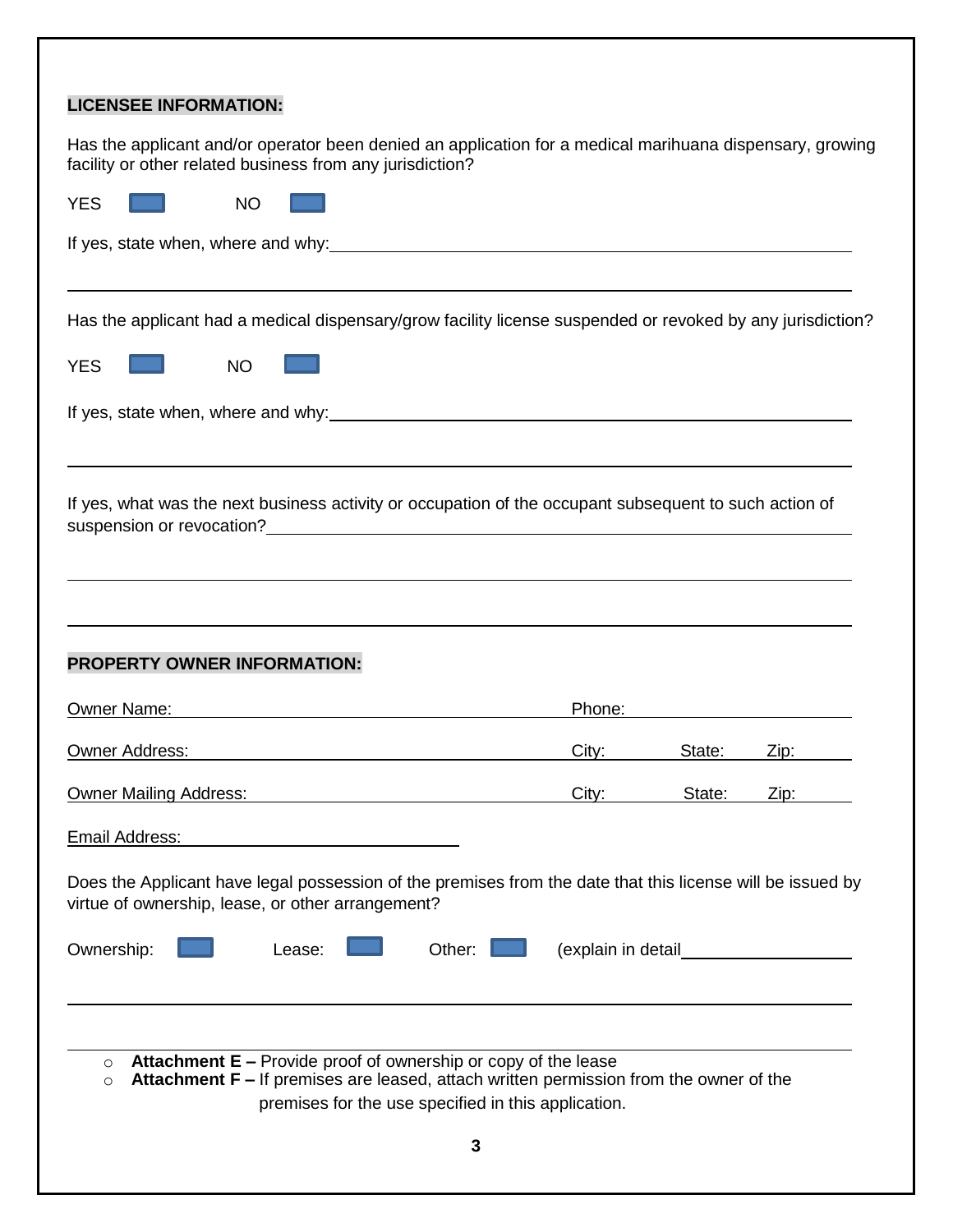| <b>FACILITY INFORMATION:</b>                                                                                                                                                                                                                                                                                                                                                                                                                                                                                                                                                                                                                                                                                                                                                                                                                                                                                                                                                                                                                                                                                                                                                                                                                                                                                                                                                                                                                                                                                                                                                                                                                                                                                                                                                                                                                                                                                                                                                 |  |  |  |  |
|------------------------------------------------------------------------------------------------------------------------------------------------------------------------------------------------------------------------------------------------------------------------------------------------------------------------------------------------------------------------------------------------------------------------------------------------------------------------------------------------------------------------------------------------------------------------------------------------------------------------------------------------------------------------------------------------------------------------------------------------------------------------------------------------------------------------------------------------------------------------------------------------------------------------------------------------------------------------------------------------------------------------------------------------------------------------------------------------------------------------------------------------------------------------------------------------------------------------------------------------------------------------------------------------------------------------------------------------------------------------------------------------------------------------------------------------------------------------------------------------------------------------------------------------------------------------------------------------------------------------------------------------------------------------------------------------------------------------------------------------------------------------------------------------------------------------------------------------------------------------------------------------------------------------------------------------------------------------------|--|--|--|--|
| Does the applicant have alarm system in place?                                                                                                                                                                                                                                                                                                                                                                                                                                                                                                                                                                                                                                                                                                                                                                                                                                                                                                                                                                                                                                                                                                                                                                                                                                                                                                                                                                                                                                                                                                                                                                                                                                                                                                                                                                                                                                                                                                                               |  |  |  |  |
| <b>YES</b><br><b>NO</b>                                                                                                                                                                                                                                                                                                                                                                                                                                                                                                                                                                                                                                                                                                                                                                                                                                                                                                                                                                                                                                                                                                                                                                                                                                                                                                                                                                                                                                                                                                                                                                                                                                                                                                                                                                                                                                                                                                                                                      |  |  |  |  |
| If yes name of alarm company, contact name and number.                                                                                                                                                                                                                                                                                                                                                                                                                                                                                                                                                                                                                                                                                                                                                                                                                                                                                                                                                                                                                                                                                                                                                                                                                                                                                                                                                                                                                                                                                                                                                                                                                                                                                                                                                                                                                                                                                                                       |  |  |  |  |
| Alarm Company: Note of the Company of the Company of the Company of the Company of the Company of the Company of the Company of the Company of the Company of the Company of the Company of the Company of the Company of the                                                                                                                                                                                                                                                                                                                                                                                                                                                                                                                                                                                                                                                                                                                                                                                                                                                                                                                                                                                                                                                                                                                                                                                                                                                                                                                                                                                                                                                                                                                                                                                                                                                                                                                                                |  |  |  |  |
|                                                                                                                                                                                                                                                                                                                                                                                                                                                                                                                                                                                                                                                                                                                                                                                                                                                                                                                                                                                                                                                                                                                                                                                                                                                                                                                                                                                                                                                                                                                                                                                                                                                                                                                                                                                                                                                                                                                                                                              |  |  |  |  |
| Does the Applicant propose to retail other merchandise on site?                                                                                                                                                                                                                                                                                                                                                                                                                                                                                                                                                                                                                                                                                                                                                                                                                                                                                                                                                                                                                                                                                                                                                                                                                                                                                                                                                                                                                                                                                                                                                                                                                                                                                                                                                                                                                                                                                                              |  |  |  |  |
| <b>YES</b><br><b>NO</b>                                                                                                                                                                                                                                                                                                                                                                                                                                                                                                                                                                                                                                                                                                                                                                                                                                                                                                                                                                                                                                                                                                                                                                                                                                                                                                                                                                                                                                                                                                                                                                                                                                                                                                                                                                                                                                                                                                                                                      |  |  |  |  |
|                                                                                                                                                                                                                                                                                                                                                                                                                                                                                                                                                                                                                                                                                                                                                                                                                                                                                                                                                                                                                                                                                                                                                                                                                                                                                                                                                                                                                                                                                                                                                                                                                                                                                                                                                                                                                                                                                                                                                                              |  |  |  |  |
|                                                                                                                                                                                                                                                                                                                                                                                                                                                                                                                                                                                                                                                                                                                                                                                                                                                                                                                                                                                                                                                                                                                                                                                                                                                                                                                                                                                                                                                                                                                                                                                                                                                                                                                                                                                                                                                                                                                                                                              |  |  |  |  |
| <b>Attachment G –</b> Evidence of a valid sales tax license for the business if such a license is<br>$\circ$<br>required by state law.<br>Attachment H - Proof of insurance for fire damage in the amount of the value of the premises<br>$\circ$<br>and liability insurance with the minimum limits of \$500,000, listing the City as an additional<br>insured.<br>Attachment I - Describe storage facilities of all medical marihuana on site.<br>$\circ$<br>Attachment J - Describe the security plan for this facility included, but not limited to, any<br>$\circ$<br>lighting, alarms, barriers, recording/monitoring devices, and/or security guard arrangements.<br><b>Attachment K – Full Site Plan Review – including area map drawn to scale, (indicating the</b><br>$\circ$<br>proximity of the site to any school, defined by the State of Michigan definition of a school).<br>Interior floor plan of the permitted premises and the permitted property signed and sealed by a<br>Michigan registered architect, surveyor, or professional engineer.<br>Attachment L - Application for Sign Permit, if any sign is proposed.<br>$\circ$<br>Attachment M - A list of Material Safety Data Sheets for all nutrients, pesticides, and other<br>$\circ$<br>chemicals proposed for use in the facility<br><b>Attachment N</b> $-$ A description and plan of all equipment and methods that will be used to stop any<br>$\circ$<br>impact to adjacent uses, including enforceable assurances that no odor will be detectable from<br>outside of the Permitted Premises.<br>Attachment O - A plan for the disposal of Marihuana and related byproducts that will be used at<br>$\circ$<br>the facility.<br>Attachment P - A statement providing information regarding any other MMFL that the<br>$\circ$<br>Applicant(s) is authorized to operate in any other jurisdiction within the State, or another State, and<br>the Applicant(s) involvement in each Facility. |  |  |  |  |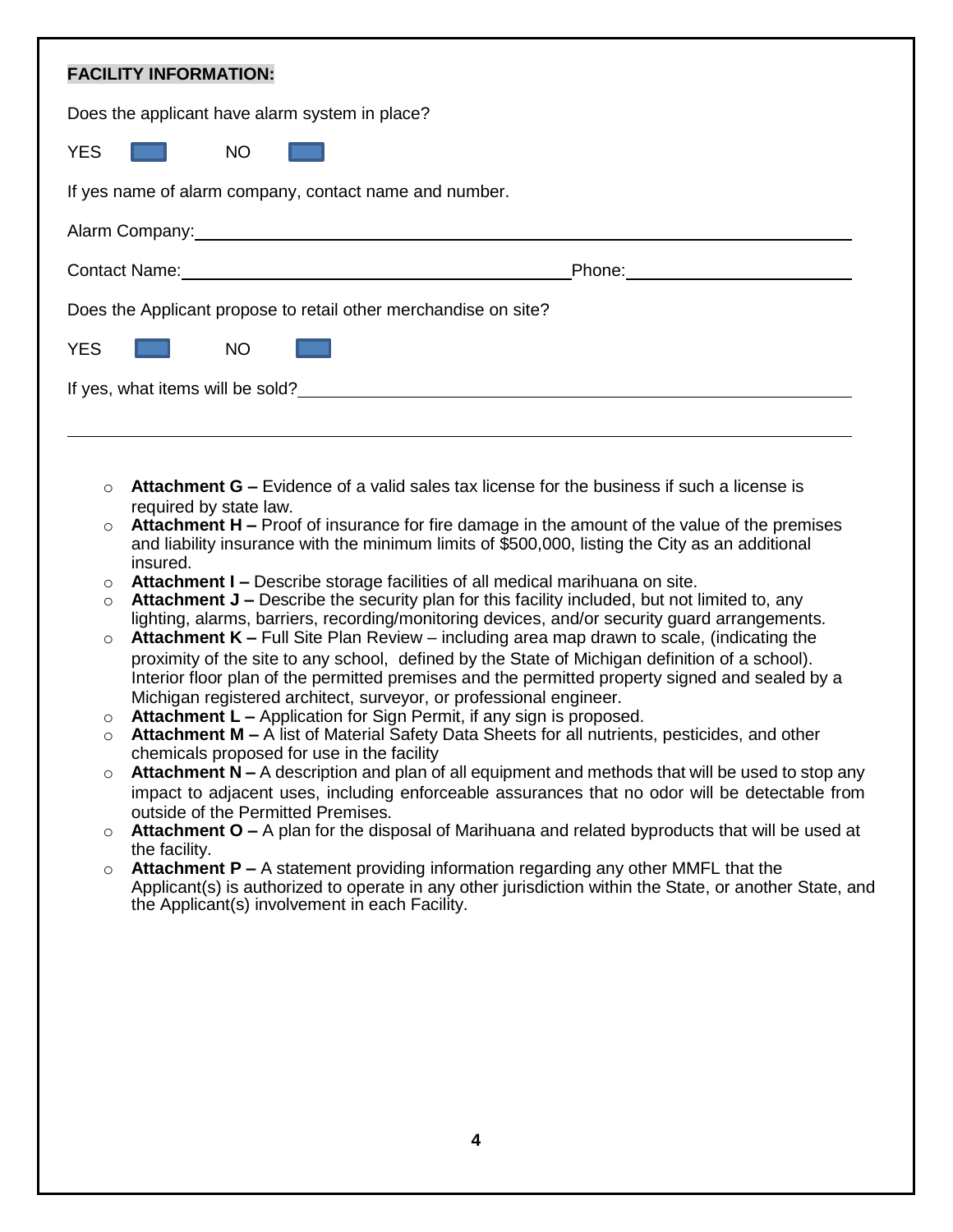| <b>For Office Use Only</b> |  |  |
|----------------------------|--|--|
| Date Received              |  |  |
| Application Identifier     |  |  |

## **Lottery System**

| <b>3 DIGIT NUMBER</b>                                                                                           |  |                                                                                                          | <b>4 DIGIT NUMBER</b> |  |  |  |  |
|-----------------------------------------------------------------------------------------------------------------|--|----------------------------------------------------------------------------------------------------------|-----------------------|--|--|--|--|
| Select 3 numbers from 0 to 9.<br>You can select the same number more than once.<br><b>PLEASE PRINT LEGIBLY.</b> |  | Select 4 numbers from 0 to 9.<br>You can select the same number more than once.<br>PLEASE PRINT LEGIBLY. |                       |  |  |  |  |
|                                                                                                                 |  |                                                                                                          |                       |  |  |  |  |
|                                                                                                                 |  | 6                                                                                                        |                       |  |  |  |  |
|                                                                                                                 |  |                                                                                                          |                       |  |  |  |  |
|                                                                                                                 |  |                                                                                                          |                       |  |  |  |  |

By signing, applicant acknowledges that the above 3- and 4-digit numbers were chosen by the applicant and will receive a copy of their selected numbers. The top portion only will be given to Lottery Committee.

**------------------------------------------------------------------ ---------------------------------------------------------------**

Applicant's Signature Date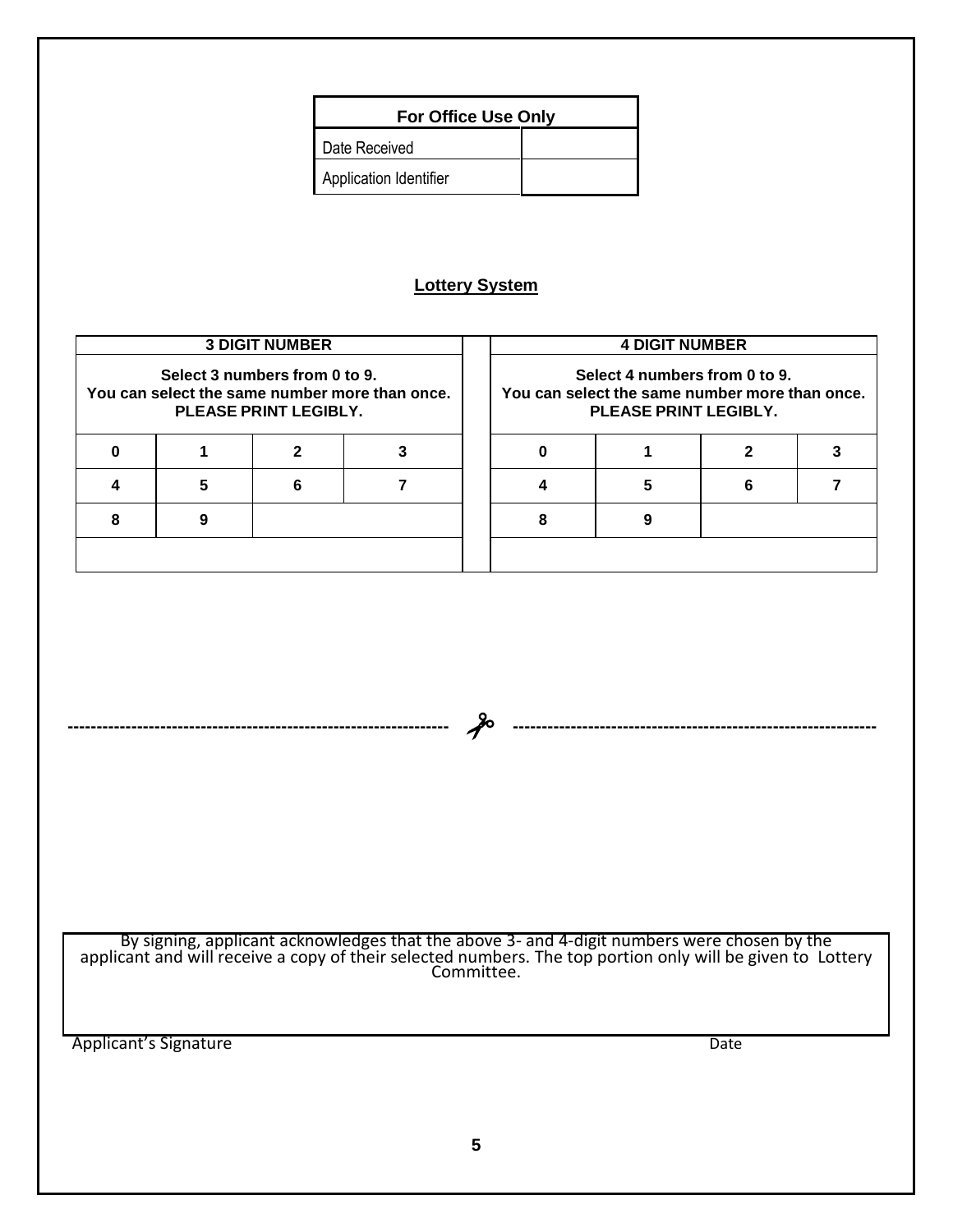## **Oath of Application**

I declare, under penalty of perjury in the second degree, that this application and all attachments are true, correct, and complete to the best of my knowledge. I also acknowledge that it is my responsibility and the responsibility of my agents and employees to comply with the provisions of the City of Perry Municipal Code and all Rules and Regulations which govern my Provisioning Centers as well as those of the State of Michigan.

| Authorized Signature                                                                                  | <b>Title</b>                | Date          |
|-------------------------------------------------------------------------------------------------------|-----------------------------|---------------|
|                                                                                                       |                             |               |
|                                                                                                       |                             |               |
|                                                                                                       |                             |               |
|                                                                                                       |                             |               |
|                                                                                                       |                             |               |
|                                                                                                       |                             |               |
| STATE OF MICHIGAN<br>)ss.                                                                             |                             |               |
| <b>COUNTY OF SHIAWASSEE</b> )                                                                         |                             |               |
| Subscribed and sworn to before me a Notary Public on this _______ day of ________________________,    |                             |               |
| 20____, by the above named ________________________________, who has appeared before me and           |                             |               |
| presented photo identification and sworn that they have read the foregoing and says it is true to the |                             |               |
| best of his/her knowledge.                                                                            |                             |               |
|                                                                                                       |                             |               |
|                                                                                                       |                             | Motary Public |
|                                                                                                       | Shiawassee County, Michigan |               |
|                                                                                                       |                             |               |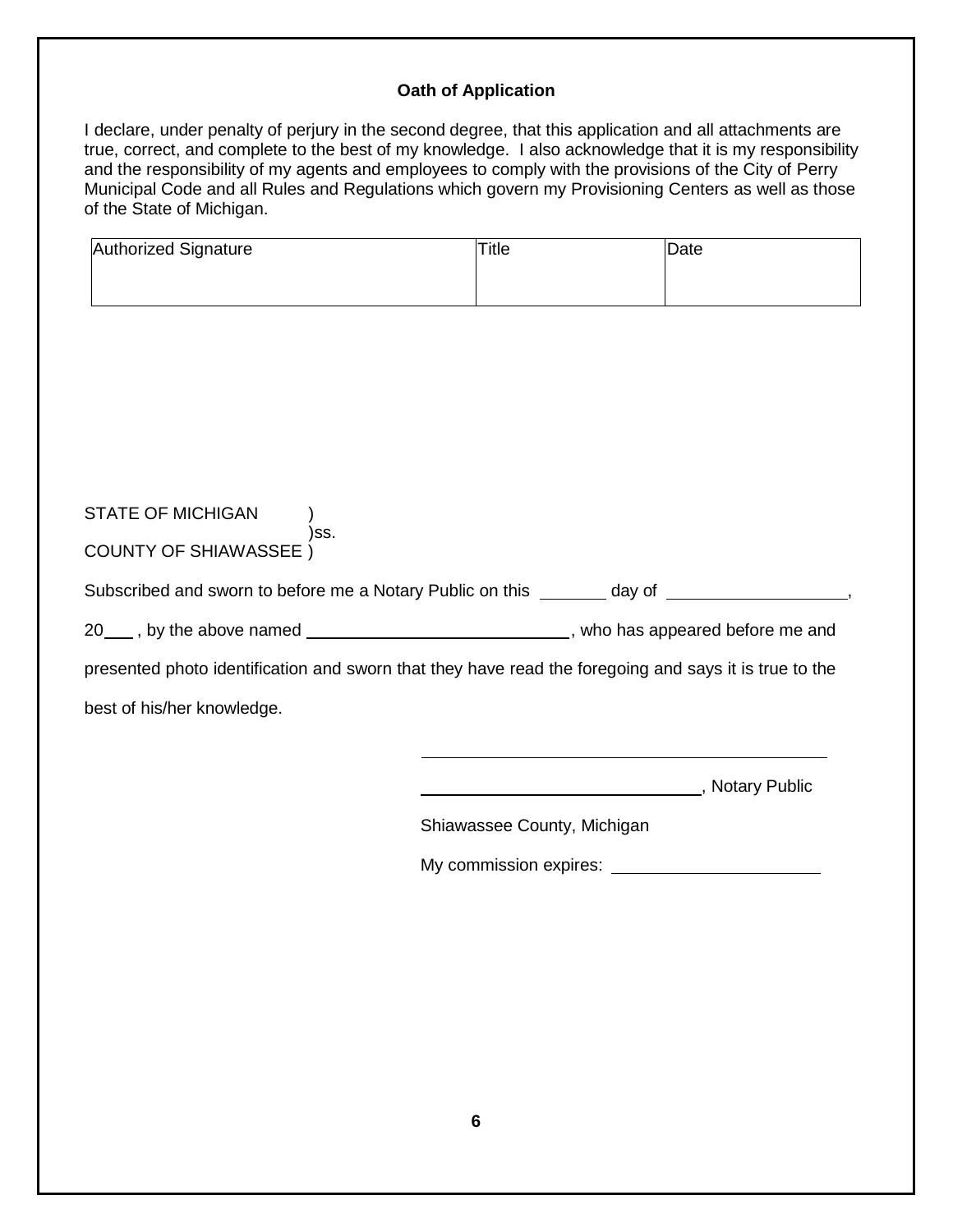#### **Release of Liability, Indemnification and Waiver**

This Application or the granting of a license hereunder is not intended to grant, nor shall it be construed as granting, immunity from criminal prosecution for growing, sale, consumption, use, distribution, or possession of marijuana not in strict compliance with State or Federal law. Also, since Federal law is not affected by the State Act (Michigan Medical Marihuana Act, Initiated Law 1 of 2008), nothing in this license application, the granting of a license hereunder, or any City of Perry ordinance, policy or rule, is intended to grant, nor shall they be construed as granting, immunity from criminal prosecution under Federal law. The State Act, this license application or the issuance of a city license does not protect users, caregivers or the owners of properties on which the medical use of marihuana is occurring from Federal Prosecution, or from having their property seized by Federal authorities under the Federal Controlled Substances Act.

Upon issuance and acceptance of a Medical Marihuana License and/or renewal, the undersigned individually and on behalf of  $\overline{\phantom{a}}$ , as its duly authorized agent, hereby unconditionally and irrevocably waives, discharges, and releases the City of Perry its agents, employees and officials from any and all claims damages and liability in any way arising out of or related to the licensed premises including, but not limited to, issuance of a license to licensee and any and all acts, omissions damages or injuries to any person or property resulting from any act, omission, condition, occurrence or criminal act occurring upon or in relation to the licensed premises, and to indemnify, defend, and hold harmless the City of Perry including its agents, employees and officials to the fullest extent permitted by law and equity for any and all claims, damages, injuries or liabilities at law or equity in any way arising out of or related to any acts, omissions, activities, conditions or occurrences or incidents in any way related to the licensed premises.

Additionally, the applicant hereby agrees to not violate any of the laws of the State of Michigan or the ordinances of the City of Perry in conducting the business in which the license will be used, and that a violation on the premises may be cause for objecting to renewal of the license, or for requesting revocation of the license. As well, the applicant agrees to make the premises open for inspection upon request by the Building Official, the Fire Department and law enforcement officials for compliance with all applicable laws and rules, during the stated hours of operation/use and as such other times as anyone is present on the premises. The applicant agrees to quarterly inspections by the City Official's designee to confirm the dispensary is operating in accordance with applicable laws including, but not limited to, State Law and City Ordinances.

| Authorized Signature | Title | Date |
|----------------------|-------|------|
|                      |       |      |